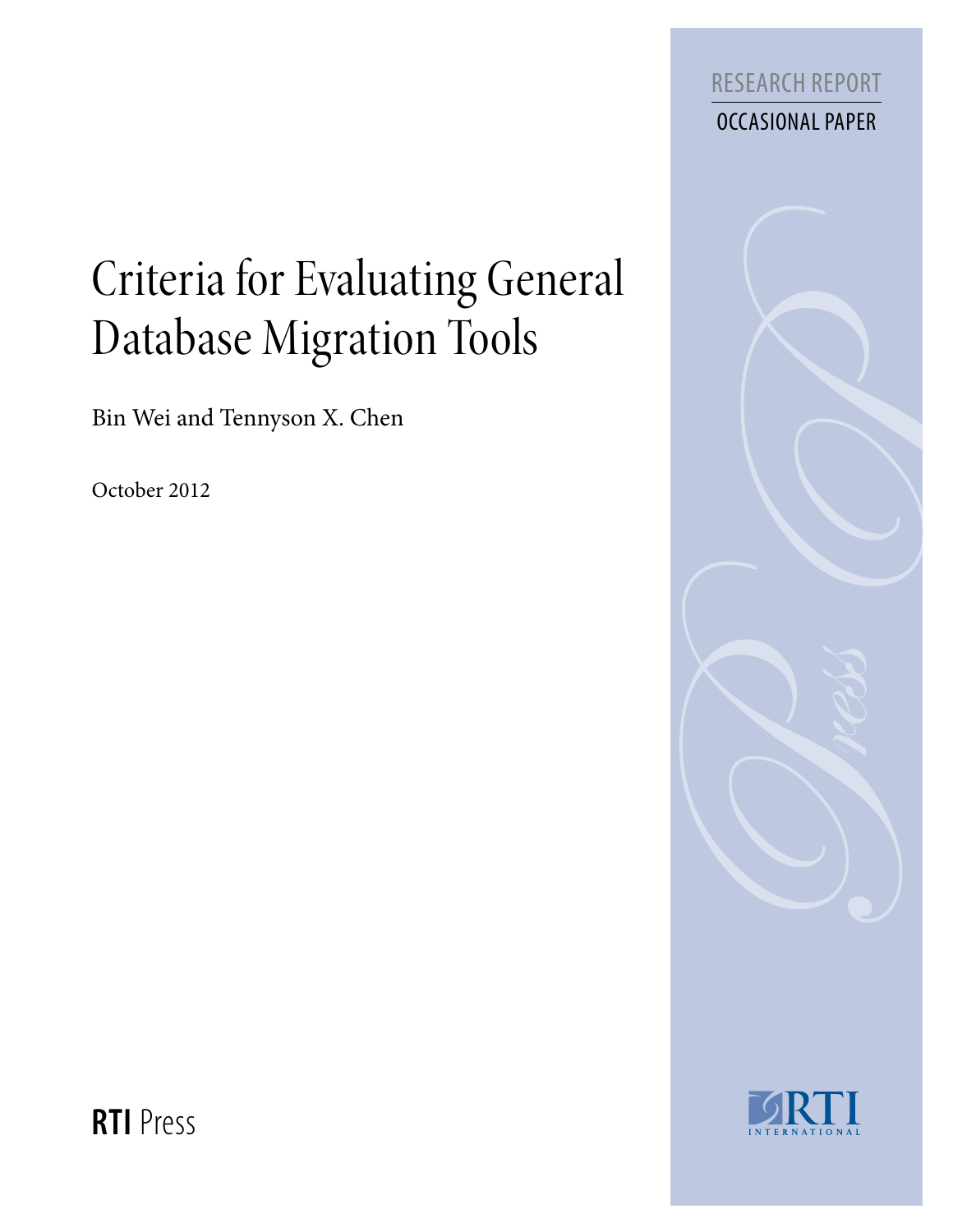#### **About the Authors**

**Bin Wei**, MS, is a senior researcher at the Pacific Islands Fisheries Science Center, a National Oceanic and Atmospheric Administration (NOAA) research branch within the Joint Institute for Marine and Atmospheric Research, a NOAA Cooperative Institute at the University of Hawaii at Manoa.\* His areas of expertise include designing systems for remote data collection and data transformation.

**Tennyson X. Chen**, MS, is a senior research analyst and software system architect in RTI International's Research Computing Division. His main focus is the National Survey of Drug Use and Health (NSDUH) project, for which he is a key system designer and database manager.

\* Although Mr. Wei is employed by the NOAA Joint Institute for Marine and Atmospheric Research, this paper was produced independently and is not a work product of NOAA.

#### RTI Press publication OP-0009-1210

This PDF document was made available from **www.rti.org** as a public service of RTI International. More information about RTI Press can be found at **http://www.rti.org/rtipress**.

RTI International is an independent, nonprofit research organization dedicated to improving the human condition by turning knowledge into practice. The RTI Press mission is to disseminate information about RTI research, analytic tools, and technical expertise to a national and international audience. RTI Press publications are peer-reviewed by at least two independent substantive experts and one or more Press editors.

#### **Suggested Citation**

Wei, B., and Chen, T. X. (2012). *Criteria for evaluating general database migration tools*. RTI Press publication No. OP-0009-1210. Research Triangle Park, NC: RTI Press. Retrieved from http://www.rti.org/rtipress.

This publication is part of the RTI Research Report series. Occasional Papers are scholarly essays on policy, methods, or other topics relevant to RTI areas of research or technical focus.

RTI International 3040 Cornwallis Road PO Box 12194 Research Triangle Park, NC 27709-2194 USA

Tel: +1.919.541.6000 Fax: +1.919.541.5985 E-mail: rtipress@rti.org Web site: www.rti.org

©2012 Research Triangle Institute. RTI International is a trade name of Research Triangle Institute.

All rights reserved. This report is protected by copyright. Credit must be provided to the author and source of the document when the content is quoted. Neither the document nor partial or entire reproductions may be sold without prior written permission from the publisher.

**http://dx.doi.org/10.3768/rtipress.2012.op.0009.1210 www.rti.org/rtipress**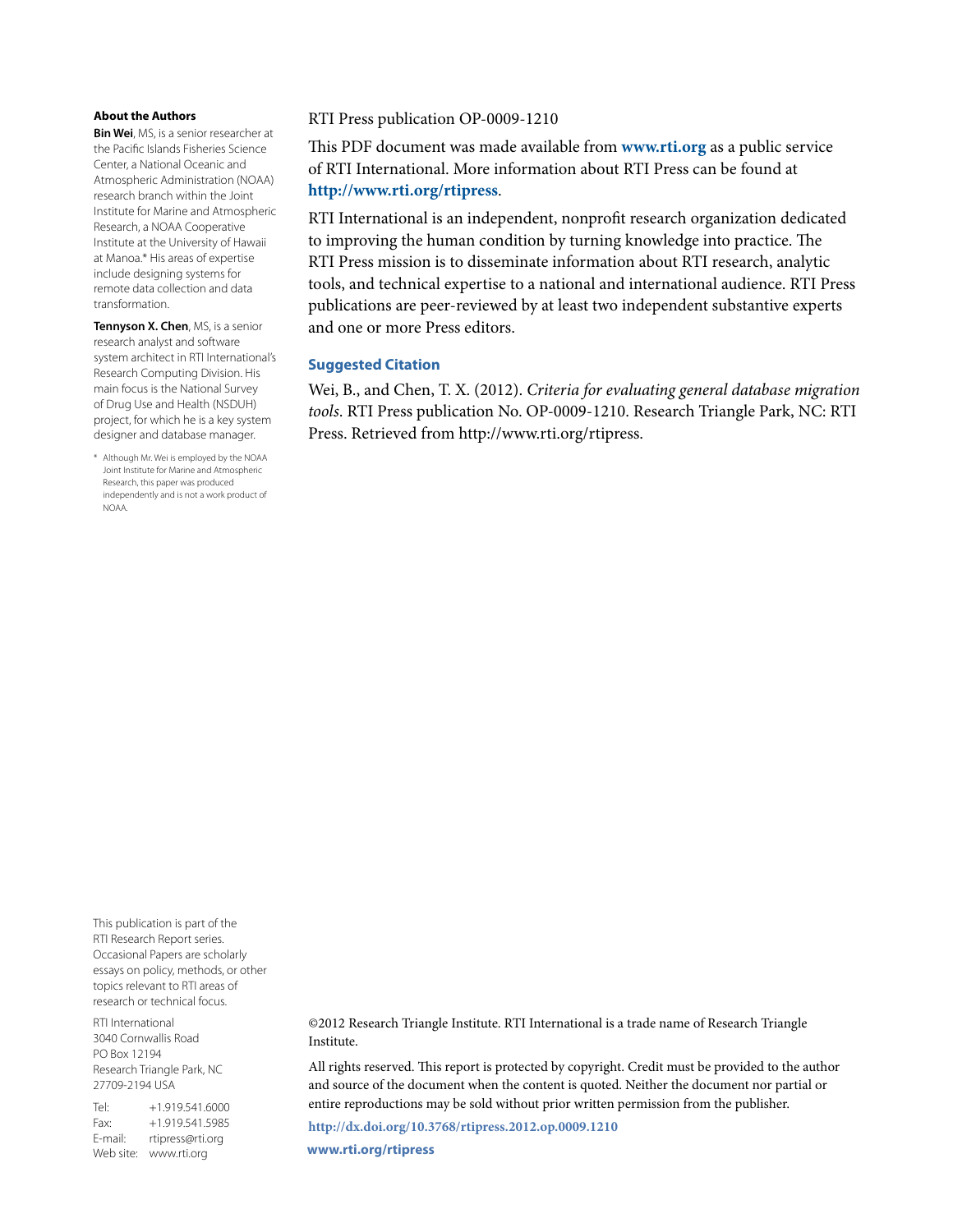# Criteria for Evaluating General Database Migration Tools

Bin Wei and Tennyson X. Chen

# Abstract

Software updates often involve data migration, especially when converting legacy software implemented to interface with outdated relational database management systems or other nonrelational database electronic files. Moreover, many software applications rely on data migration to import data from a variety of platforms. Usually, database migrations are time consuming and error prone. Many independent general data migration products are available, but what features does such a tool need to provide to be effective? Based on our experience designing and implementing custom utilities to convert a large number of legacy databases and files in different platforms, we developed five criteria that need to be considered when evaluating a data migration tool (DMT). These criteria can help users and software development project managers make informed decisions in data conversion tasks, help software developers assess design and implementation considerations for future DMT products, and provide guidelines for database administrators to evaluate a general DMT.

#### **Contents**

| Introduction                                                           | $\mathfrak z$ |
|------------------------------------------------------------------------|---------------|
| <b>Evaluating Database</b><br><b>Migration Tools</b>                   | 3             |
| <b>Types of Databases the DMT</b><br>Supports                          | 3             |
| User Interface Configurability,<br>Maintainability, and<br>Reusability | 3             |
| <b>Support for Data Integrity</b><br>Checking                          | 4             |
| <b>Customization Adaptability of</b><br>the DMT                        | 5             |
| Data Correctness Verification                                          | 6             |
| Comparing Data Migration                                               |               |
| <b>Tools</b>                                                           | 7             |
| <b>Future Work</b>                                                     | 8             |
| Conclusion                                                             | 8             |
| References                                                             | 9             |
| Acknowledgments<br>Inside back cover                                   |               |

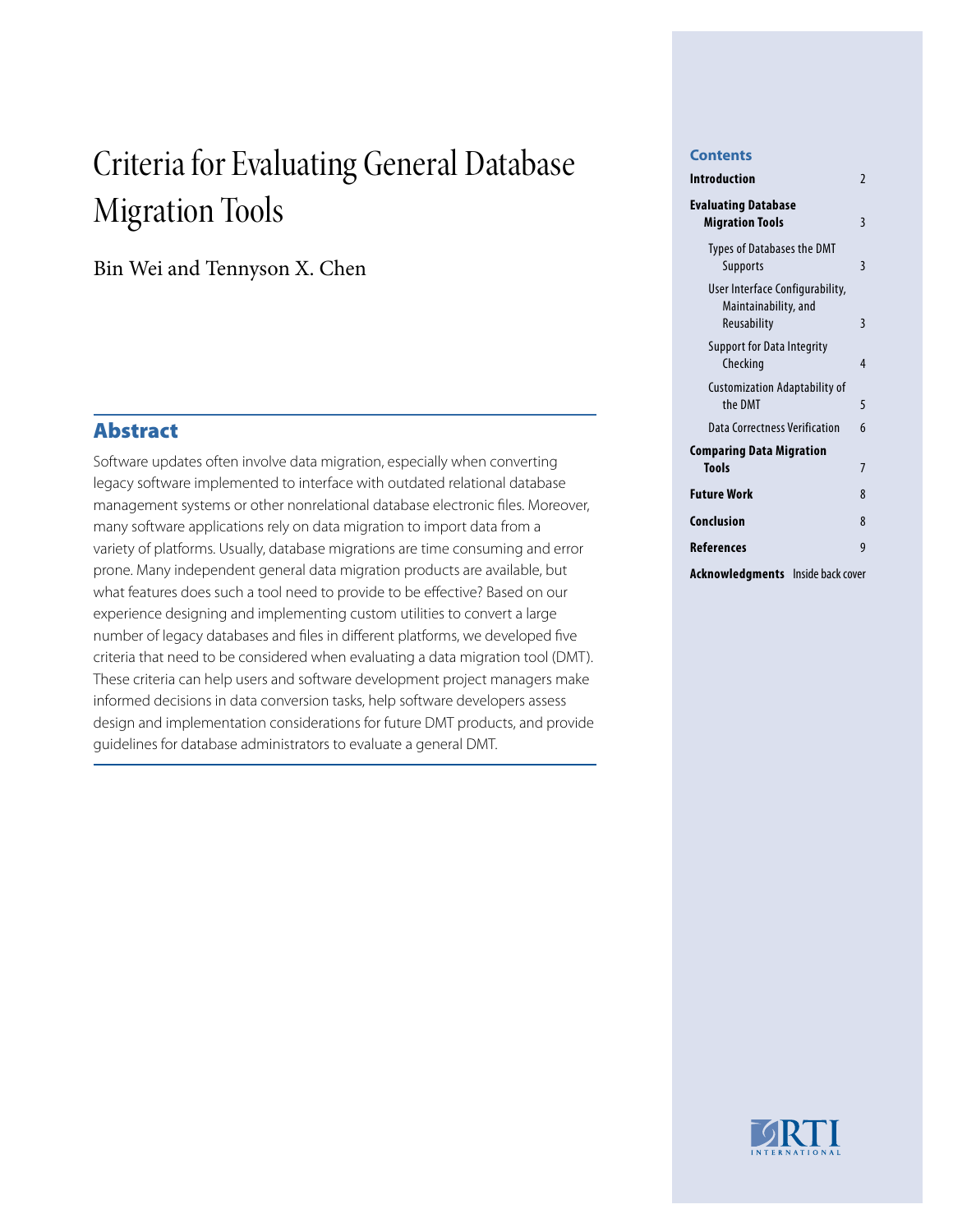# <span id="page-3-0"></span>Introduction

One of the largest problems organizations face is ensuring quality database administration.<sup>1</sup> As many legacy software applications age, programmers are upgrading them to the most up-to-date technologies. Because many of these applications interface with old database platforms, one of the most important issues in a software upgrading effort is data conversion, that is, transferring the data from the old systems to new relational database management system (RDBMS) platforms or converting data between RDBMS platforms. Converting data from one database platform to another, whether it has the same or a different data structure or format, is called data migration.

Data migration is a specific implementation of a broader concept called data extract, transform, and load (ETL). A properly designed ETL system extracts data from the source systems, enforces data quality and consistency standards, conforms data so that separate sources can be used together, and delivers the data in a presentation-ready format.2 The criteria we discuss in this paper contribute to the body of knowledge and experience of ETL.

According to an industry analyst's estimate in 1999,<sup>3</sup> at any given time, roughly two-thirds of the Fortune 1000/Global 2000 companies are engaged in some form of data conversion project, including migrating data from legacy systems to packaged applications, consolidating data, improving data quality, or creating data warehouses and data marts. Although this estimate is somewhat outdated, we believe that data conversion is still a very common task among today's database administrators. In addition, businesses may face situations in which their success relies on data migration, such as transferring data in different platforms into a consolidated database during a company merger or moving data between contractors' databases when a federal contract changes contractors.

Unfortunately, the cost and difficulties of a data conversion effort are almost always underestimated. Problems with data can result from missing information and mismatches between the data in the original platform (which is often less clearly documented) and the new platform (which is usually more explicitly documented).4

Most RDBMS, such as Oracle, My SQL, and SQL Server, have their own database transferring utilities for some database migration tasks. However, these transferring utilities are often based on two important assumptions. First, users must assume the content of the source data is correct, especially with respect to domain integrity, entity integrity, and referential integrity, which are discussed in the section Support for Data Integrity Checking. If the source data have problems, as most source data do, data transfers using the built-in utilities will often fail. Second, these RDBMS utilities often assume that the data in the destination database have a structure identical to that of the source database. If database administrators want to modify the structure in the destination database to accommodate requirement changes, they have to change the structure of the source data as well. In reality, it is rare for a data migration project to move data from one system to another with identical data structure. Consequently, database administrators often must fix the source data manually or by writing a customized program. Customized programming increases the cost of a data migration project and could be a source of errors as well.

These limitations mean that the RDBMS built-in data transfer utilities are difficult to use in large-scale data migration projects. Quite a few third-party products have been developed and are commercially available—such as Altova MapForce 2012,<sup>5</sup> Astera Centerprise Data Integrator 5.0,6 DBConvert data migration products,7 and SwisSQL Data Migration Tool 6.58—each with its own strengths and limitations.

In a project for the US National Oceanic and Atmospheric Administration (NOAA), we implemented a robust database migration tool (DMT) to transform about 500 FoxPro flat tables and other external files into Oracle and MySQL. The data in these tables and files dated as far back as 1948. This DMT is also currently used to convert about 100 flat tables per month from different sources on a flow basis. We designed this DMT to allow data to be migrated from a large variety of platforms into the most current RDBMS platforms. For this project, we considered the possibility of purchasing an existing DMT product or developing a customized tool or utility. We thoroughly researched user manuals and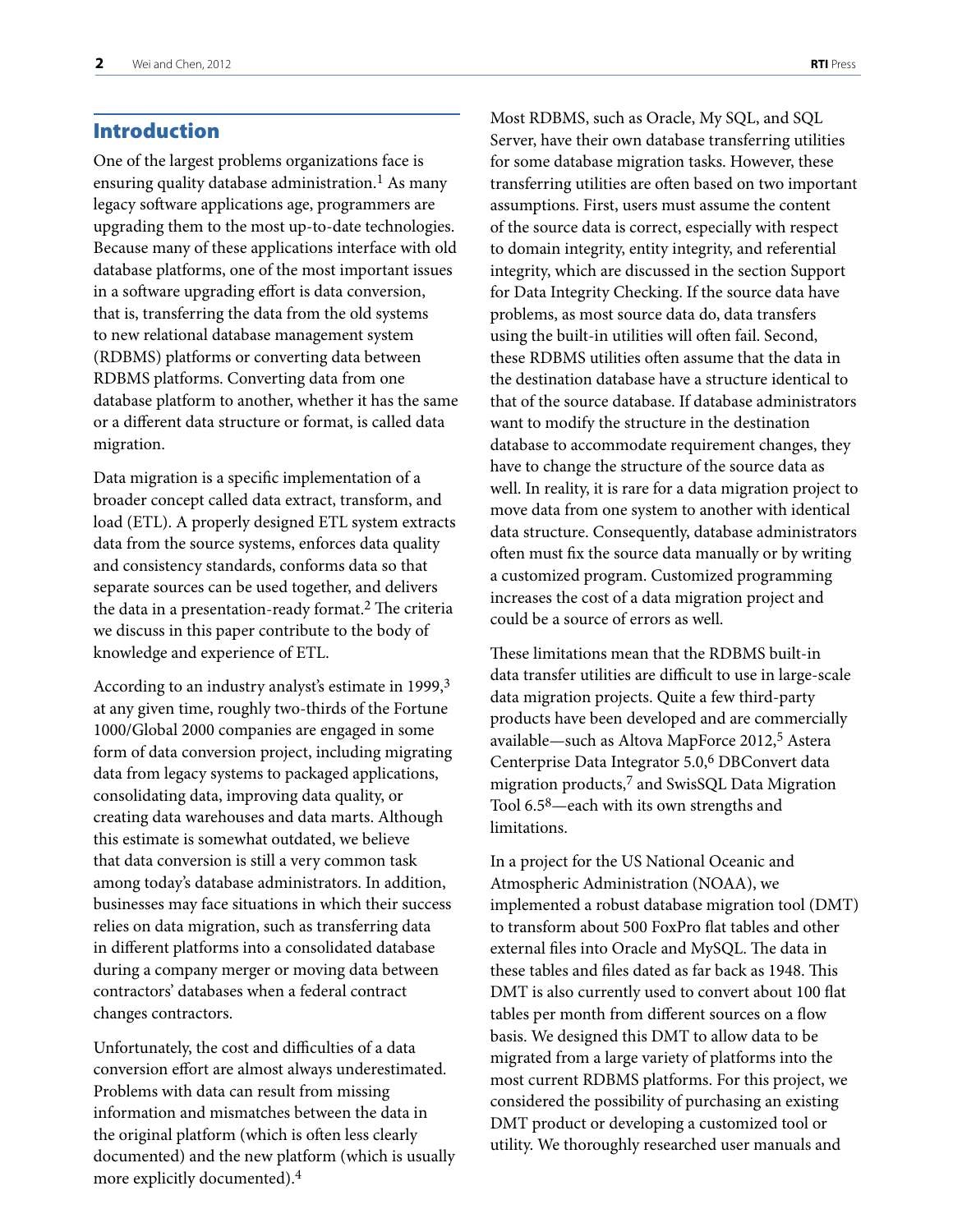<span id="page-4-0"></span>experimented with trial versions of many commercial DMT products. For each product, we examined several fundamental questions, such as whether the tool would be suitable for the task at hand or it would be more cost-effective to build a custom tool. After in-depth evaluation, we concluded that none of the products that we had investigated could meet our requirements without significant customized programming. Therefore, we decided to build a new DMT tool to perform our task. As a result of this experience, we developed a set of five criteria that are useful in evaluating a DMT:

- types of databases the DMT supports;
- user interface configurability, maintainability, and reusability;
- support for data integrity checking;
- customization adaptability of the DMT; and
- data correctness verification.

In the following section, we discuss these criteria in detail to help users and software development project managers evaluate general DMTs and make informed decisions when facing data conversion tasks. Software developers might also use these criteria as design and implementation considerations for future DMT products. We believe these criteria can benefit other data migration projects and can evolve into best practice guidelines in DMT product evaluation and development.

# Evaluating Database Migration Tools

The complexity of database migration varies from project to project. Therefore, depending on the data conversion task, database administrators may be interested in different features of a DMT, and they may not consider each criterion with equal weight. We offer the following criteria as a general guideline to help users decide whether a DMT product is viable based on their particular needs.

#### **Types of Databases the DMT Supports**

The first criterion relates to whether the DMT supports the source and destination data platforms involved in the desired data conversion. Although most of the current DMT products on the market, such as Astera and SwisSQL, support the most

popular databases, such as Oracle, SQL Server, DB2, Sybase, MySQL, and MS Access, users cannot assume that all DMT products have the same functionality. As a matter of fact, in our NOAA project, certain source database types were not supported by any of the tools mentioned above. Also, because today's computer applications are increasingly likely to interface with multiple operating systems and database platforms, users may find it necessary to evaluate whether a DMT supports databases on mobile devices such as smartphones and tablets. In addition, they may need to consider other software packages such as SAS if the data conversion task involves interfacing with these mobile devices or software packages and the data formats they use.

If a DMT does not support the database platforms the user is working on, the second question is how easily the DMT can be adapted to expand its support to the desired database platforms. The evaluation question is if a new database platform can be added and how much effort this addition will be involved. If this problem can be resolved without significant extra costs, the DMT passes this first test.

In some special situations, like our recent project for NOAA that required converting data from DBase, FoxPro, and data files dated back to the 1940s, none of the DMT products that we evaluated were able to successfully migrate all the data. This is one of the main reasons behind the decision to build a customized DMT. In fact, in our DMT design, because of the need to read data from so many old database platforms, we focused on the diversity of the databases that the tool supports. As a result, the tool we developed is very robust in migrating data between a variety of electronic platforms. If we need to add a new platform as a source or destination database, we only need to add the corresponding database driver to the application package and do not need to change the migration application itself. This approach is unique, compared with commercial DMT products currently available.

## **User Interface Configurability, Maintainability, and Reusability**

Data migration involves a certain level of risk. If not executed carefully and correctly, the process may erase part or all of the data in either the source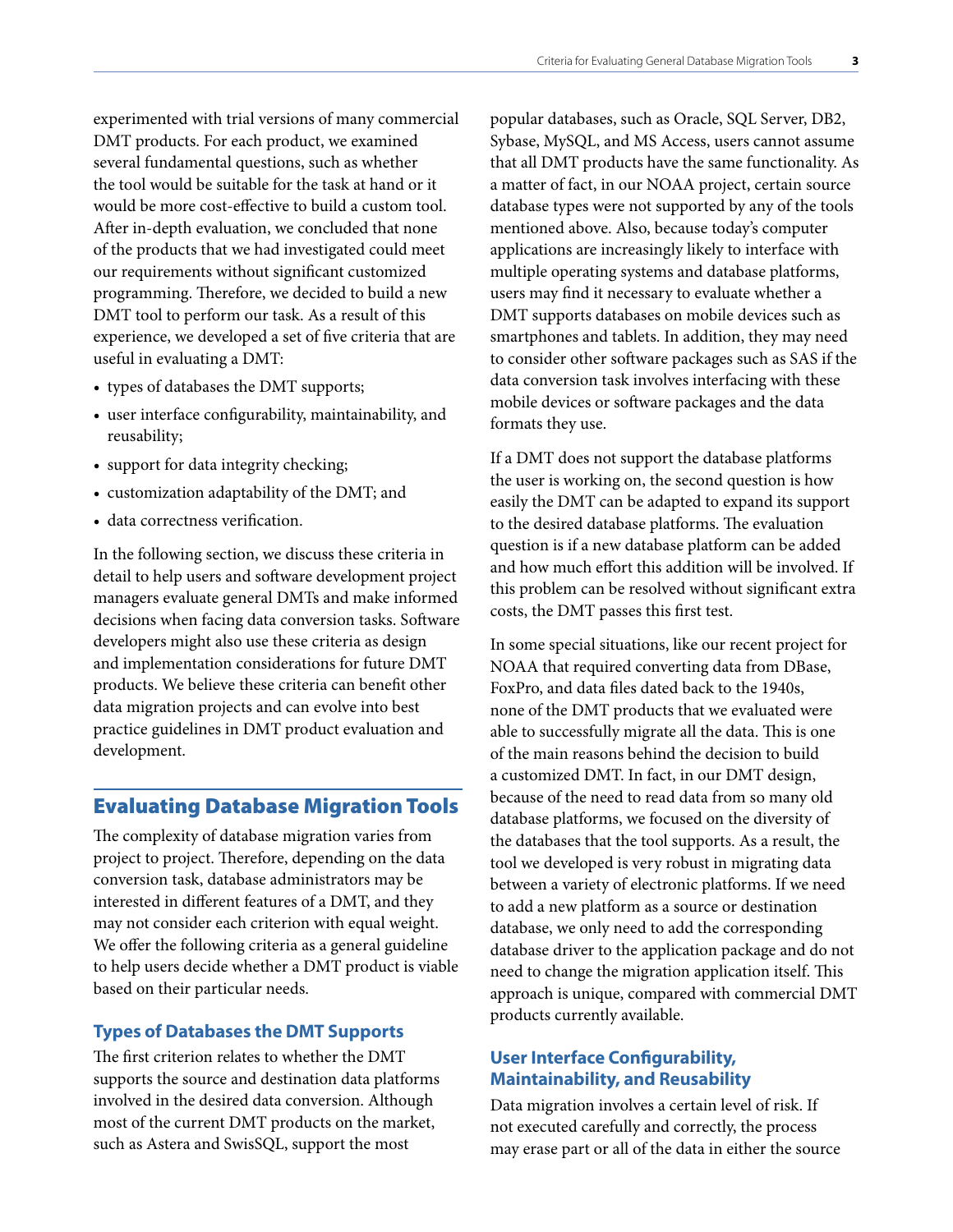<span id="page-5-0"></span>or the destination database. For example, if a data migration interface allows user to mistakenly switch the specification of source and destination database, the source data may be overwritten, hence destroyed, by the data in the destination database. This consideration brings us to the second evaluation criterion: the user interface of the DMT product. A good DMT needs to provide an interface that allows users to easily and unambiguously specify a data transfer configuration, such as the source and destination databases, tables and columns, and ranges of the data to be included in the transfer.

Moreover, although most of the popular products, such as Astera, DBConvert, and SwisSQL, provide common capabilities in their interfaces for users to input the source and destination databases or file information, more advanced levels of customization should be considered as well.

Does the DMT allow users to do the following?

- Select specific tables and columns to transfer.
- Add, change, or remove column name, type, or other properties when transferring.
- Add, change, or remove constraints like primary key, foreign key reference, and other properties.
- • Add, change, or remove viewers, functions, or other utilities in the destination database when transferring data.

Another significant factor to keep in mind is that data migration is usually not a one-time process. For a large data transfer, users usually will need to set up experimental environments to test the procedure and correct potential errors before officially running the process to transfer real data. Once a configuration works correctly in experimental trials, the DMT should be able to use that configuration to run the real data transfer. In addition, data migration can be an ongoing process in which users are required to run and convert new data with that same configuration into production databases on a continuous basis. Therefore, maintaining and reusing a configuration are important issues.

Most DMT products, like the ones mentioned previously, use graphical user interface (GUI) wizards to steer users through the data-transferring process. They provide the interfaces for users to enter source

and destination database platform information and select tables and columns, for example. Although this method works well most of the time for onetime operations, our experience indicates that a configuration defined in Extensible Markup Language (XML) specification will work better in terms of maintaining and reusing a configuration. XML is common knowledge among computing professionals, is easily understood among different users, and is easy to modify. A user can modify it in a text editor without going through the entire GUI. Another benefit of using XML specification is that the XML file itself documents how the data transfers are performed. This document can help users trace problems if errors occur during or after a transfer. The GUI method does not have this provision. Furthermore, a DMT that works with an XML configuration can be scheduled to run at certain times of day without human intervention another advantage of XML over GUI interfaces when undertaking an ongoing and repetitive data migration task.

One hybrid approach is to take advantage of the strengths of both GUI and XML. Having the capacity to save a GUI configuration into XML format that allows future modification provides flexibility. Users who need to run the same or similar data transfer multiple times during the course of a project should check whether the DMT has the capability to handle XML configuration specifications. This feature can be a real benefit in large, ongoing, and complex data migration tasks.

#### **Support for Data Integrity Checking**

The third criterion relates to database integrity and its impact on the data migration process. Quite often, a database transfer attempt fails because the data fail to comply with the database integrity constraints in the destination database. Understanding database integrity and how it can affect data migration is critical as well as beneficial.

In essence, three types of integrity constraints are important components of a relational data model:

**Entity integrity:** Every table must have a primary key, and the column or columns chosen to be the primary key should be unique and not null.<sup>9</sup>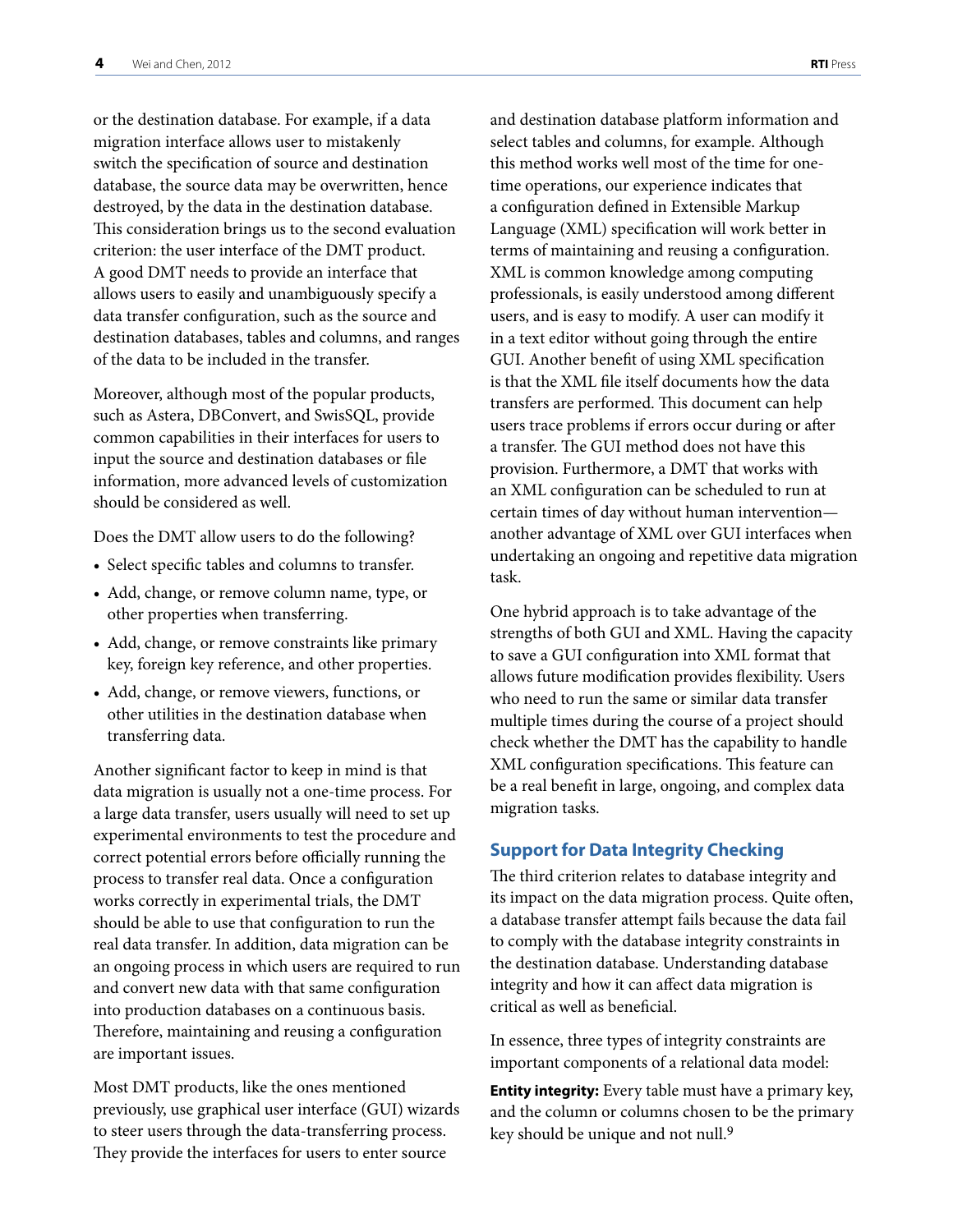<span id="page-6-0"></span>**Referential integrity:** No record with a foreign key referencing column is allowed to exist if the corresponding referenced record does not exist.10

**Domain integrity:** Domain integrity controls the validation, such as the type of data and the range of the data, of values for a column.<sup>11</sup>

These database integrities play an important role in preserving the accuracy and consistency of the data in a database. However, these constraints require a certain level of agreement between the source and destination databases when attempting to transfer data between them. If the source data do not meet the integrity requirements in the destination database, the data transfer will not succeed.

Many DMT products, especially those like SQL Server and Oracle utilities that are built into the RDBMS, proceed with the data transfer without checking database integrity. Consequently, the data transfer fails and the operation is halfway completed. The incomplete process causes additional hours of clean-up work. Usually, undoing a failed database transferring operation on a large scale is risky and time-consuming.

A DMT tool that does not offer integrity checking prior to a database transfer can introduce another potential error, in which data may be lost after the transfer, even when the migration appears to be "successful." For example, suppose all character fields of a table in the destination database are specified with a certain length limitation. If the source data designated to be migrated into a character field contain strings that exceed this field's length limitation, a DMT tool may just truncate the strings to make them suitable for the destination database. This approach results in loss of data.

A better way is for a DMT product to check the source data first to ensure that all data comply with the database integrity requirements in the destination database. If such a check determines that the transfer will not succeed because of the database integrity requirements, the DMT should not proceed with the transfer. Rather, it should prompt the user to fix the data or make some adjustments in the databases before proceeding. We discuss this issue in more detail in the following section, Customization Adaptability of the DMT.

Database integrity should be checked at two levels. The first level is with respect to domain integrity. For each column, users need to verify that the source data can be correctly situated in the destination database. Two simple examples of issues are as follows:

- For a numeric column in the destination database, do the source data contain only numeric values in the corresponding column?
- For a character column in the destination database, does the length requirement of the corresponding column in the source database match?

The second level of database integrity checking is more complex. Users need to check the entity integrity and referential integrity among tables. Two examples are as follows:

- When the destination database is empty, the DMT should obtain the primary key and foreign key definitions in the destination database and verify that the data in the source database tables comply with the defined constraint requirements.
- When the destination database is not empty, the DMT first needs to perform the above check to validate the source data. Then the DMT needs to check whether the data in the source database present primary key conflicts with the existing data in the destination database.

If either check detects missing values in primary key columns or foreign key referred columns or if inserting the new data would cause key violations in the destination database, the DMT should generate a report to alert the user before transferring the data. These checks are critical because they will avoid failed transfers and the loss of data.

#### **Customization Adaptability of the DMT**

The fourth criterion relates to how easily the DMT can be customized. In a complex data migration task, rarely can a set of data be converted directly into another set in a totally different structure with different constraint requirements. When transferring data, users often need to correct the data in the source database or make adjustments in the destination database, especially when the data fail to pass the database integrity check discussed in the previous section, Support for Data Integrity Checking. For example, if a foreign key reference depends on a value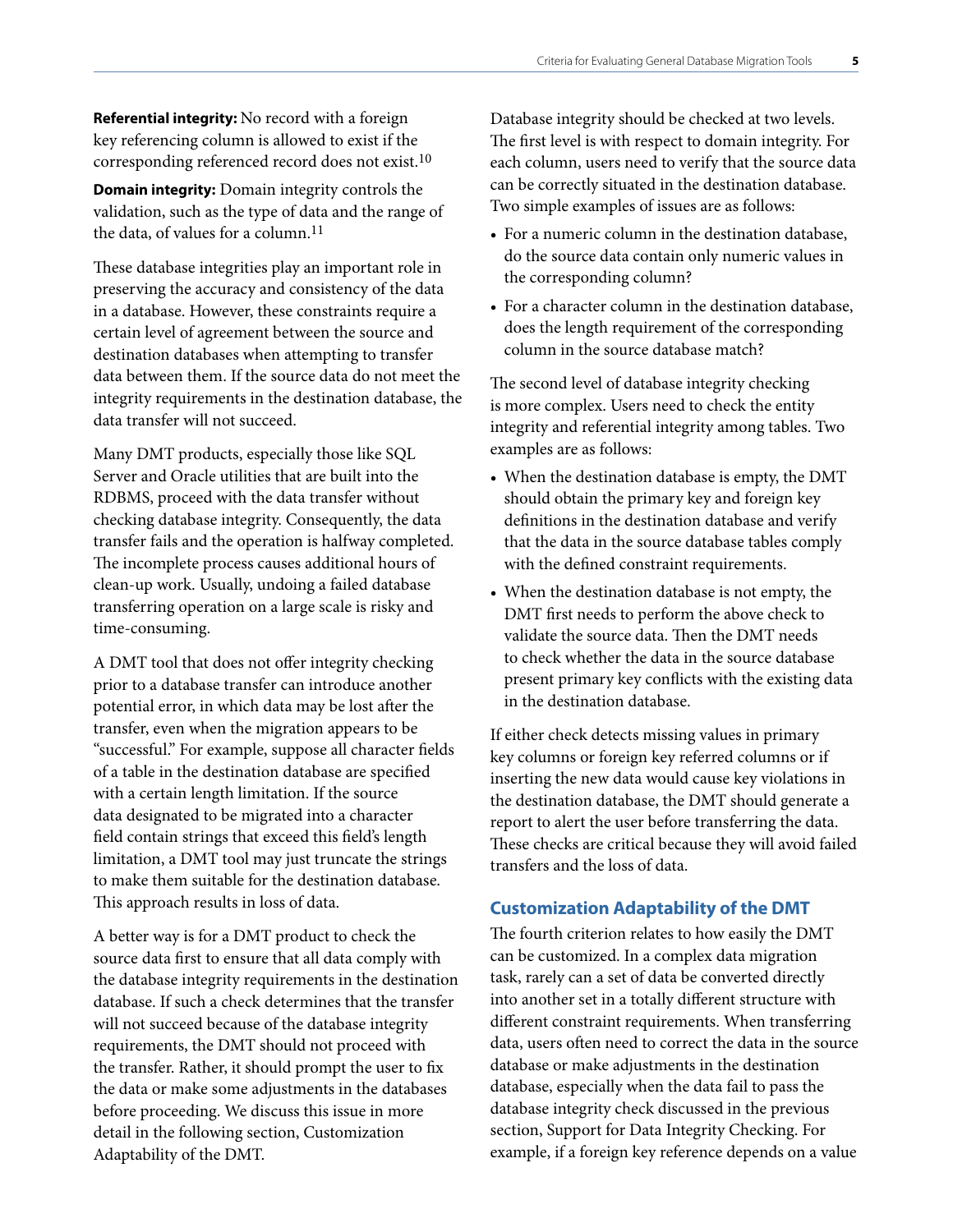<span id="page-7-0"></span>that is missing in the referred table, the user needs to either add the value in the source database or relax the referential constraint in the destination database prior to the data transfer. Otherwise, the data transfer will fail.

If the amount of data to be transferred is huge, this task of changing data or making database adjustments is too great to perform manually. Therefore, designing a DMT product that includes a mechanism to change data or database constraints greatly simplifies the data migration task. Furthermore, when converting data from one platform to another, quite often there is no direct mapping of data type and content. In this case, some special rules need to be implemented. For example, in our project work, we found that some older database files, such as DBase and FoxPro, have "Boolean" or "Logic" as data type, but SQL Server does not have an equivalent data type. Therefore, when we tried to transfer data from these older databases into SQL Server, we had to decide between either converting a column with Boolean data type into a "Bit" field in the SQL Server and translating true and false values into 1s and 0s or converting the Boolean field into a "Character" field that takes a value of "Y" or "N." Either way, a special rule had to be applied during the data transfer.

In addition, in a relational database, the complexity of the interrelationship of dependencies as a result of the database integrity constraints among tables grows exponentially when the number of interrelated tables grows. Sometimes the dependencies are so complex that converting all the data automatically all at one time is impossible. Quite often, the order of the tables and columns to be transferred needs to be specified. For example, a table with a column that is referred to by a foreign key in another table must be transferred prior to the latter table. This problem is common with all DMT products. Callan summarized this problem nicely: consider "break[ing] a dependency chain before it breaks you and the migration process."12

In summary, users can evaluate three important factors when assessing how well a DMT product can be customized:

• Does the DMT product allow users to change data in the source database and make necessary adjustments in the destination database?

- Does the DMT product allow users to write customized code to be incorporated into the data transferring process to implement special business rules when writing the data into the destination database? These rules include data type conversion, data value translation, and default value setting, for example.
- Does the DMT product allow users to analyze dependencies among tables in the source and destination databases and arrange the data transfer in the correct sequence? Does it allow users to specify the sequence of the data transfer? Ideally, the DMT could generate a report suggesting the data transferring sequence with regards to database integrity, and let the user verify the validity of transferring sequence.

A complete and useful DMT product should address these three issues to provide flexibility in the data migration process. Among the popular DMT products we evaluated, Astera had the most flexibility for customization. Unfortunately, many other DMT products do not allow users to customize the data migration process. These products require users to migrate the data into the exact table structure in the destination databases. This level of inflexibility greatly limits the scope of application of these products.

#### **Data Correctness Verification**

The final criterion relates to verifying the data's correctness. Even if a data transfer request is executed successfully by a DMT, users cannot assume all the data are transferred and situated correctly in the destination database. Most DMT products provide only a simple report stating the number of records that have been migrated. Although this record count provides an important clue to any records missed during the data transfer, it does not ensure the correctness of the data.

Currently, none of the DMT products we evaluated provides a comprehensive database comparison function to verify the correctness of a data transfer. Therefore, after each data transfer, users must perform this validation either by inspecting the database visually or by writing special processes.

Ideally, future DMT products would incorporate a database comparison utility to help users verify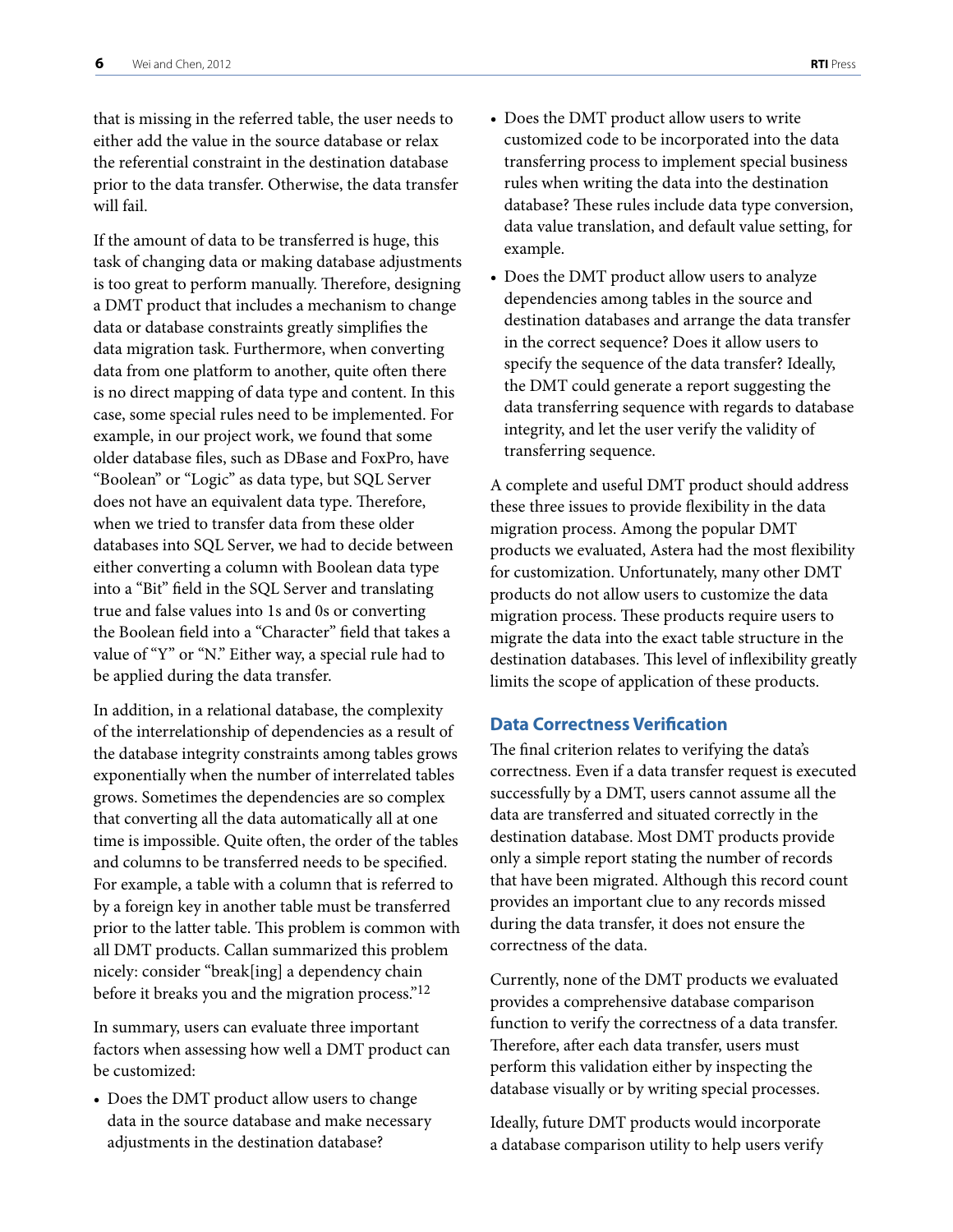<span id="page-8-0"></span>the correctness of a data transfer. When comparing databases, one approach is to perform a recordby-record and column-by-column assessment. But this method is time-consuming and is not feasible for a large amount of data. The other approach is to perform spot and summary checks of the data. A few examples of database comparison checks that we implemented in our own DMT are as follows:

- For columns with "Numeric" data type, we compared the maximum, minimal, average, and summary values between the two databases.
- For columns with "String" data type, we compared the string length and checksum values between the two databases.
- For columns with "Date/Time" data type, we converted the values into the numeric representation and compared the databases with the method applied on Numeric columns.

Implementing these checks in our DMT tool was instrumental to the success of our data migration project. These checks can catch the error in loss of data discussed in the section Support for Data [Integrity Checking, and they provide assurance in](#page-5-0)  assessing the successfulness of a data migration operation. This data correctness verification feature saves time and lowers costs and, hence, should be an attractive feature for future DMT products.

# Comparing Data Migration Tools

Based on the products' user manuals and our experience with the available trial version of the products, we used the five criteria discussed above to compare the commercial DMT tools mentioned in this paper. The results are shown in Table 1.

| <b>DMT Product</b>                                       | <b>Types of</b><br><b>Databases the</b><br><b>DMT Supports</b>               | <b>User Interface</b><br>Configurability,<br><b>Maintainability, and</b><br><b>Reusability</b>                                             | <b>Support for</b><br><b>Data Integrity</b><br><b>Checking</b>                                                                             | <b>Customization</b><br><b>Adaptability of the</b><br><b>DMT</b>                                                                         | <b>Data Correctness</b><br><b>Verification</b>                                                                          |
|----------------------------------------------------------|------------------------------------------------------------------------------|--------------------------------------------------------------------------------------------------------------------------------------------|--------------------------------------------------------------------------------------------------------------------------------------------|------------------------------------------------------------------------------------------------------------------------------------------|-------------------------------------------------------------------------------------------------------------------------|
| Altova<br>(MapForce)                                     | SQL Server, DB2,<br>Oracle, MySQL,<br>PostgreSQL,<br><b>Microsoft Access</b> | Good user interface with<br>a GUI that allows users to<br>define database tree and<br>create migration data flows<br>graphically.          | Allows users to set<br>primary and foreign<br>keys during data<br>migration but does not<br>support integrity check<br>prior to migration. | Allows users to create<br>functions based on the<br>product's own function<br>library, but no outside<br>function library is<br>allowed. | Does not provide<br>data correctness<br>verification.                                                                   |
| Astera<br>(Centerprise<br>Data<br>Integrator 5)          | SQL Server, Oracle,<br>DB2, Microsoft<br>Access, Sybase,<br><b>MySQL</b>     | Good user interface with<br>a GUI that allows users<br>to define data flows<br>graphically.                                                | Allows users to define<br>data integrity check<br>rules before migration.                                                                  | Users can only use the<br>predefined functions<br>in the product's<br>function library.                                                  | Allows users to create<br>profile to obtain<br>data migration<br>statistics, but manual<br>comparisons are<br>required. |
| <b>SwisSOL</b><br>(Data<br><b>Migration</b><br>Tool 6.5) | Oracle, DB2,<br>SQL Server,<br>Sybase, MySQL,<br>PostgreSQL                  | Poor user interface with no<br>GUI to define data flows.<br>Users need to follow a step-<br>by-step wizard to perform a<br>data migration. | Provides a database<br>migration verifier to<br>verify the integrity<br>of the data being<br>migrated.                                     | Customization is not<br>allowed.                                                                                                         | Does not provide<br>data correctness<br>verification.                                                                   |
| <b>DBConvert</b>                                         | Oracle, DB2,<br>SQLite, MySQL,<br>PostgreSQL,<br>Microsoft Access,<br>FoxPro | Poor user interface with no<br>GUI to define data flows.<br>Users need to follow a step-<br>by-step wizard to perform a<br>data migration. | Allows users to set<br>primary and foreign<br>keys during data<br>migration but does not<br>support integrity check<br>prior to migration. | Customization is not<br>allowed.                                                                                                         | Does not provide<br>data correctness<br>verification.                                                                   |
| Oracle (SQL<br>Developer 3.1<br>Data Dump)               | Oracle                                                                       | Provides a simple GUI user<br>interface, with command<br>line and API supports.                                                            | Does not support<br>integrity check prior to<br>migration.                                                                                 | Customization is not<br>allowed.                                                                                                         | Does not provide<br>data correctness<br>verification.                                                                   |
| <b>SQL Server</b><br>2008 (Import<br>and Export)         | SQL Server, MySQL,<br>Oracle (need .Net<br>Framework Data<br>Provider)       | Provides a simple GUI user<br>interface, with command<br>line and API supports.                                                            | Does not support<br>integrity check prior to<br>migration.                                                                                 | Customization is<br>limited.                                                                                                             | Does not provide<br>data correctness<br>verification.                                                                   |

#### **Table 1. Database migration tool (DMT) products compared according to the criteria discussed**

API = application programming interface; GUI = graphical user interface.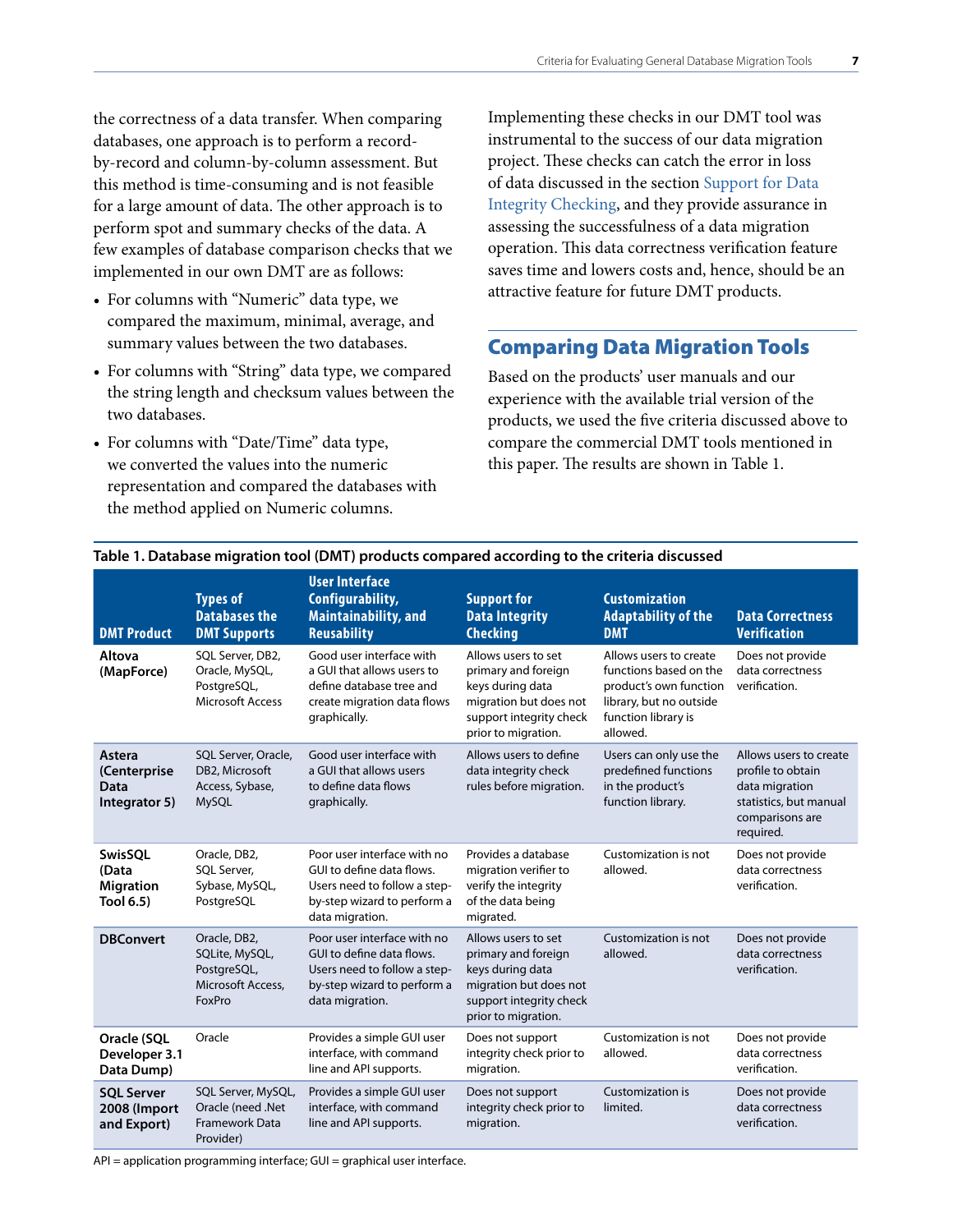<span id="page-9-0"></span>Table 1 shows that although some criteria this paper proposes may sound trivial, they are often not implemented in DMT products. Thoroughly evaluating the product according to our proposed criteria will have a significant effect on the success of a data migration project. Data migration project managers need to perform a comprehensive check before selecting a DMT product.

### Future Work

While the criteria outlined above are adequate for the complex project that we have developed for NOAA, the complexity of a general extract, transform, and load (ETL) system may go beyond what these criteria can evaluate. For example, in our application, we have not dealt with complex data like image, audio, and video files. Investigations on how to evaluate the migration of such data will be helpful and are desired. In addition, some other criteria, such as data migration performance and cost, can be important to project managers and DMT developers. Further studies in these areas will help develop a complete set of data migration evaluation standards.

# Conclusion

Database migration is a common task that most database administrators need to tackle. Knowing how to evaluate and choose the right DMT can be vital to the fate of a software project that might directly contribute to the success of a business operation. Yet there are few guidelines in how to evaluate the usefulness and effectiveness of a general DMT. In this paper, we illustrate five criteria that can serve as standards for current and future DMT products.

The first and foremost criterion relates to the types of database the DMT supports. If a DMT does not

support the databases from or to which users need to perform the migration, the DMT will not do a good job regardless of how perfectly other functions are performed.

The second criterion addresses how the database transfer is configured through the DMT's interface. This configuration will determine whether the data transfer can be executed repeatedly. An XML configuration specification is superior to GUI-only interfaces in most cases.

The third criterion of a good DMT product is whether it checks database integrity before executing a data transfer. Quite often a database migration operation fails because of database integrity violations among the data. Unfortunately, not all DMT products available today provide such a check. A good DMT product should enforce this check rather than functioning in a trial-and-error manner.

The fourth criterion is how well the DMT incorporates customized data transfer requirements. Does the DMT provide a mechanism that allows data to be modified prior to or during the data transfer? Does the DMT allow users to specify the sequence of the data transfer? This kind of customization is usually necessary for a successful data transfer, especially when a large amount of data is involved.

The fifth criterion is ensuring the correctness of a completed database migration operation. Because none of the current DMTs contain a mechanism to compare the source and destination databases to ensure the correctness of a database migration, this feature is a wish list item for future DMT products.

Our experience reveals that these criteria will serve users well in evaluating DMT products and helping design future tools.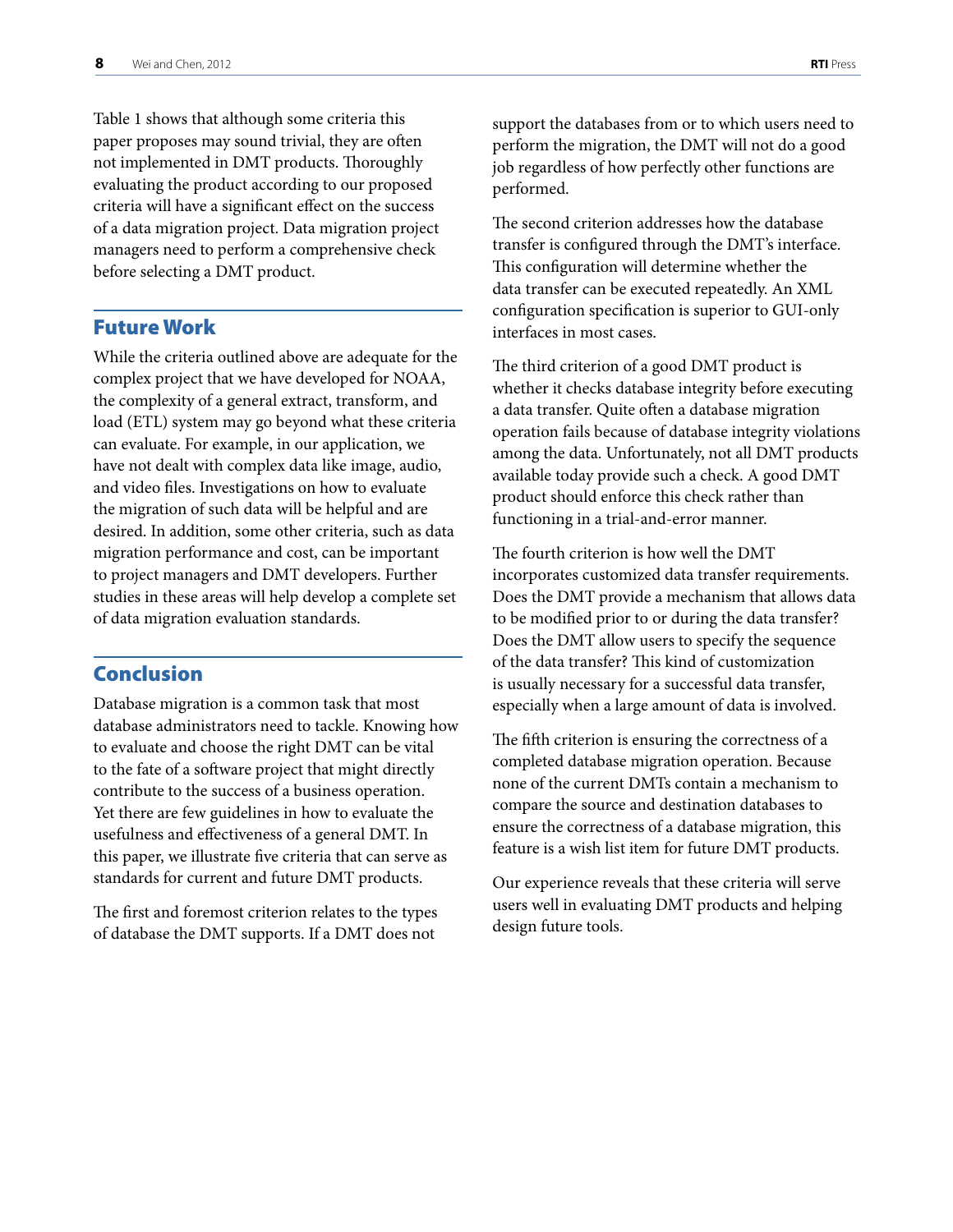# <span id="page-10-0"></span>References

- 1. Mullins CS. Database administration: the complete guide to practices and procedures. Reading (MA): Addison-Wesley Professional; 2002.
- 2. Kimball R, Caserta J. The data warehouse ETL toolkit. Indianapolis (IN): Wiley Publishing; 2004.
- 3. Shepherd JB. Data migration strategies. Information Management Magazine [Internet]. 1999 Jun. Available from: http:// [www.information-management.com/issues](http://www.information-management.com/issues/19990601/996-1.html)  /19990601/996-1.html
- 4. Brown CV, Topi H. IS management handbook. 8th ed. Boca Raton (FL): Auerbach Publications; 2003.
- 5. Altova. Altova MapForce 2012. Database conversion/migration tool. 2012. Available from: http://www.altova.com/download[database-conversion.html?gclid=COjhg--](http://www.altova.com/download-database-conversion.html?gclid=COjhg--AqqECFRdvswodDnYMGA) AqqECFRdvswodDnYMGA
- 6. Astera. Centerprise Data Integrator 5.0. 2010. [Available from: http://www.astera.com/Centerprise](http://www.astera.com/Centerprise/?gclid=CLGL_8nOrKECFQqF7QodSxppHw) /?gclid=CLGL\_8nOrKECFQqF7QodSxppHw
- 7. DBConvert. Smart database conversion tools. No date. Available from: http://dbconvert.com
- 8. SwisSQL. SwisSQL–Data Migration Tool 6.5. 2009. [Available from: http://www.swissql.com/products](http://www.swissql.com/products/datamigration/data-migration.html) /datamigration/data-migration.html
- 9. ITL Education Solutions Limited. Introduction to Database Systems. Pearson Education India; 2008.
- 10. Beynon-Davies P. Database systems. 3rd ed. Basingstoke, UK: Palgrave; 2004.
- 11. Date CJ. The relational database dictionary. Sebastopol (CA): O'Reilly Media; 2006.
- 12. Callan S. Database migration—a planned approach. Database Journal [Internet]. 2006 Feb 22. Available from: http://www.databasejournal.com [/features/oracle/article.php/3586516/Database-](http://www.databasejournal.com/features/oracle/article.php/3586516/Database-Migration%E2%80%94A-Planned-Approach.htm)Migration—A-Planned-Approach.htm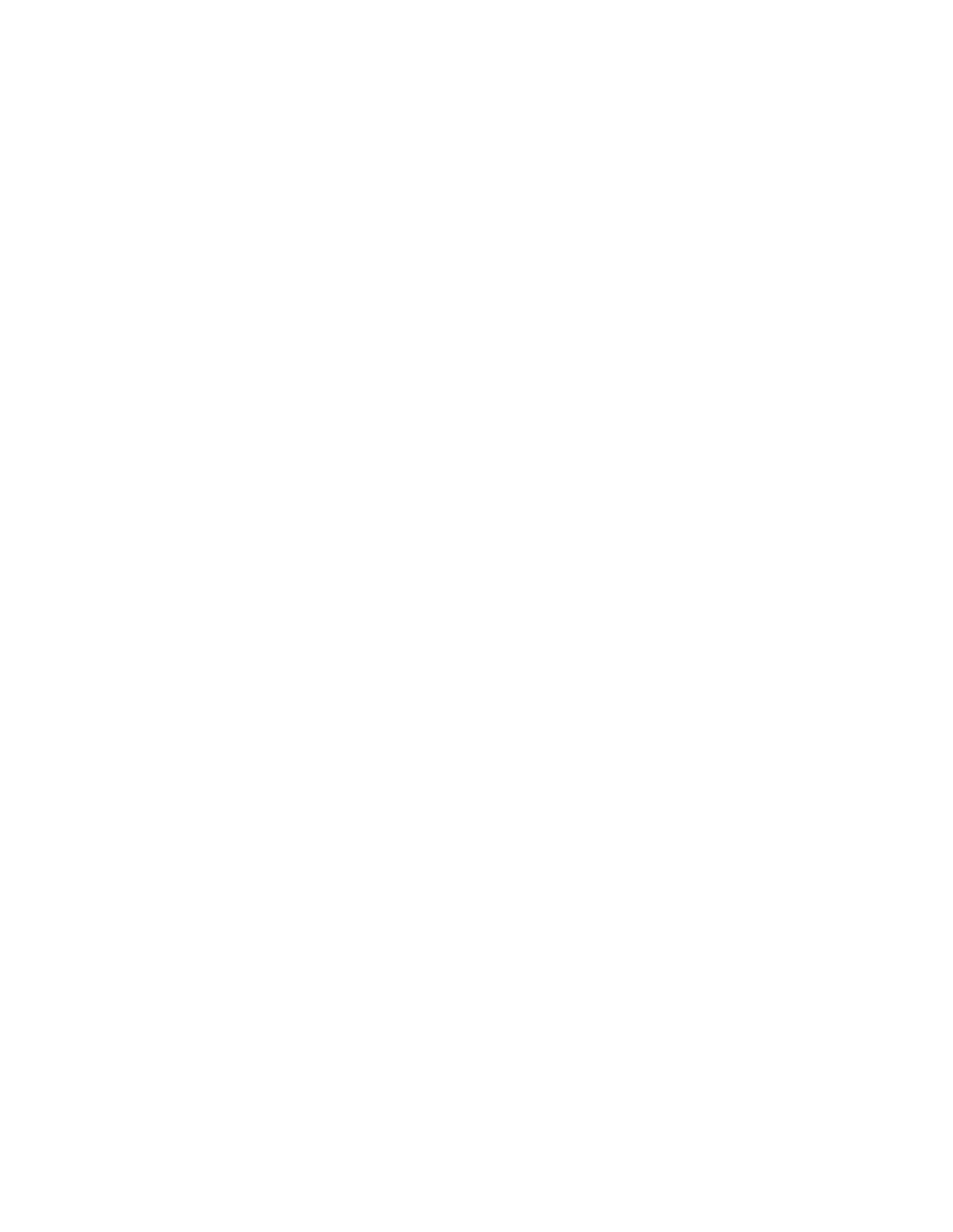# <span id="page-12-0"></span>**Acknowledgments**

We owe Michael Quach of the Pacific Islands Fisheries Science Center of the National Oceanic and Atmospheric Administration a debt of gratitude for his wholehearted support during the implementation of our data migration tool. We would also like to thank Craig Hollingsworth and Sharon Barrell of RTI International for making substantial editorial contributions to this paper.